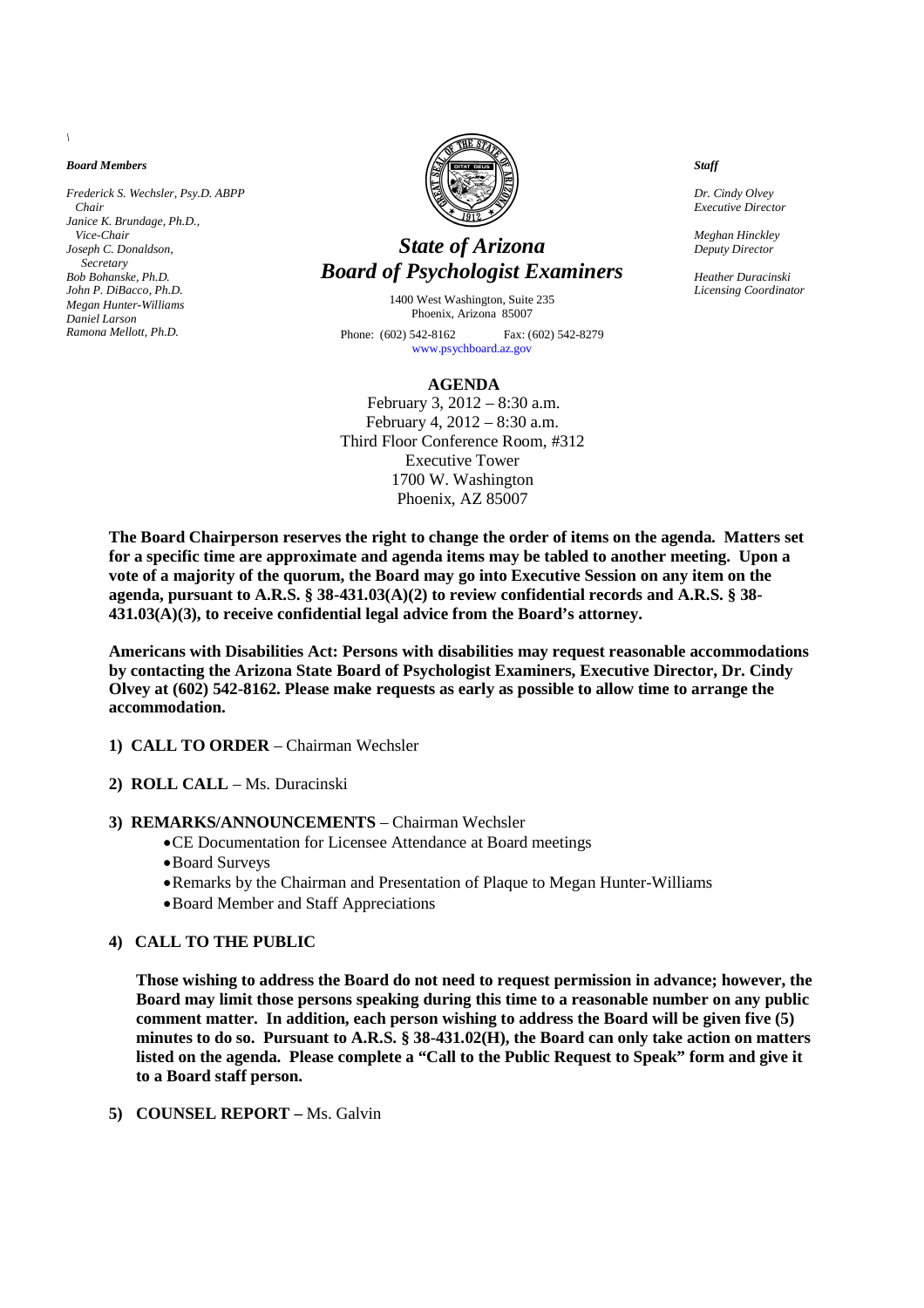## **6) CONSENT AGENDA - DISCUSSION, CONSIDERATION, AND POSSIBLE ACTION**

Any item under consent may be removed for independent discussion and action by a Board member.

## **(a) DISCUSSION/DECISION REGARDING PSYCHOLOGY APPLICATIONS**

## **i. REQUESTING APPROVAL FOR EXAM AND LICENSURE**

Laura Brookham, Psy.D. Darren Calhoun, Ph.D. Nancy Hagener, Psy.D. Julie Landry Poole, Psy.D. Ricardo Mendivil, Psy.D. Michael Moore, Ph.D. Michael Shapiro, Ph.D. Michael Wagner, Ph.D. Jamie Whalen, Psy.D.

# **ii. REQUESTING APPROVAL OF LICENSURE BY WAIVER**

Sherry Spurling, Ph.D. April Weichmann, Ph.D.

**iii. REQUESTING APPROVAL OF LICENSURE BY CREDENTIAL** Mark Fleming, Ph.D., NRHSPP Robert Meier, Ph.D., NRHSPP

## **(b) DISCUSSION/DECISION REGARDING APPLICATIONS FOR LICENSURE OF BEHAVIOR ANALYSTS BY EXPERIENCE** Beatriz Conti, M.Ed., BCBA

- **(c) REQUEST FOR EXTENSION OF TIME TO TAKE EPPP EXAM FROM MELISSA INMAN, Ph.D.**
- **(d) EXECUTIVE DIRECTOR'S REPORT**
- **(e) INVESTIGATIONS REPORT**
- **(f) LICENSING REPORT**

## **TIMED ITEMS – February 3, 2012 Beginning at 8:45 a.m.**

## **7) DISCUSSION, CONSIDERATION, AND POSSIBLE ACTION REGARDING INVESTIGATIONS**

The Board may vote to go into Executive Session on any item on the agenda, pursuant to A.R.S. § 38-431.03(A)(2), to review confidential records, and/or A.R.S. § 38-431.03(A)(3), to receive confidential legal advice from the Board's attorney.

## **a) RFI 11-01 Eugene Cherry, Ph.D. (Dr. Wechsler)**

The Board may vote to go into Executive Session on any item on the agenda, pursuant to A.R.S. § 38- 431.03(A)(2), to review confidential records, and/or A.R.S. § 38-431.03(A)(3), to receive confidential legal advice from the Board's attorney.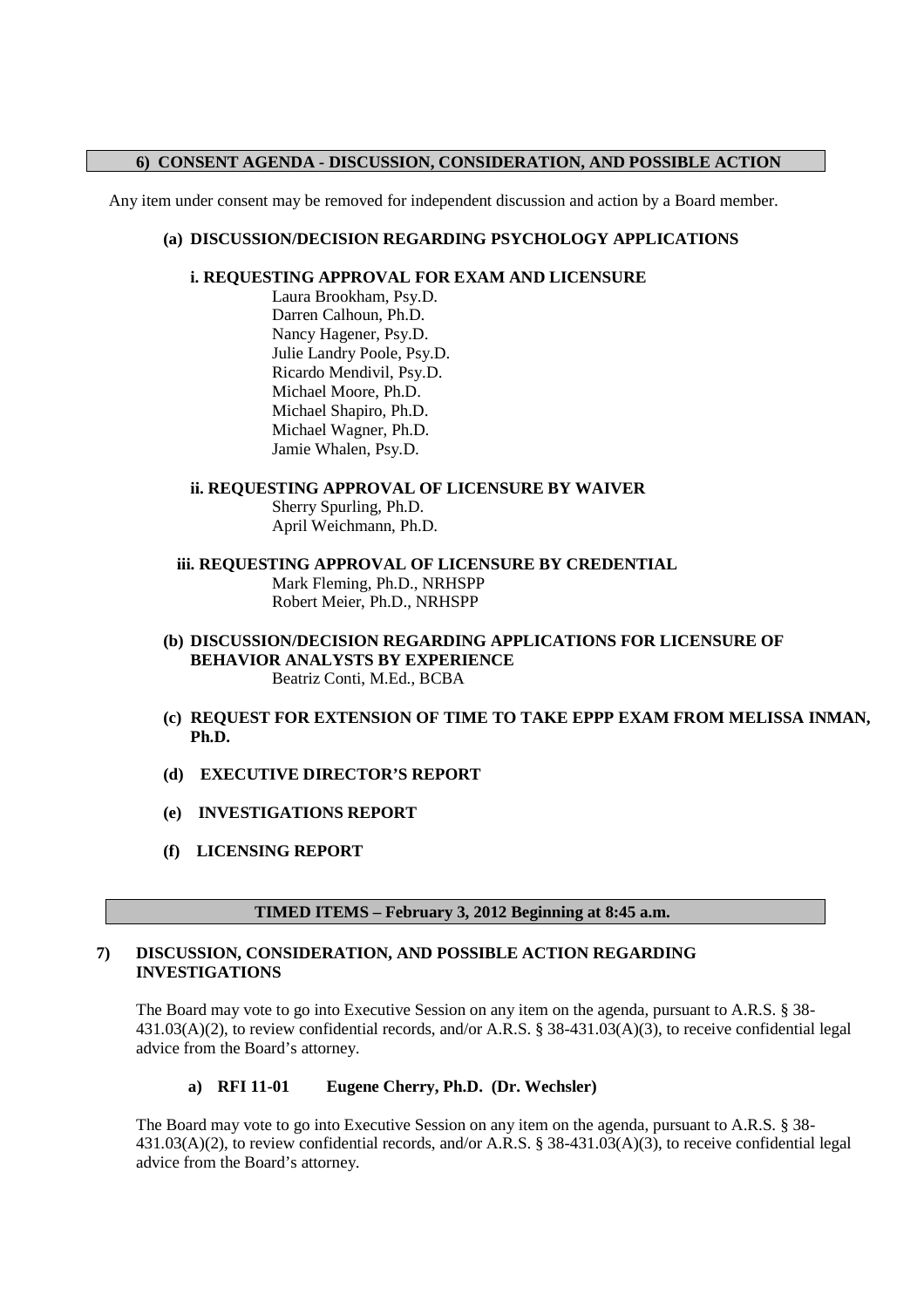## **b) RFI T-10-32 Brenda Bursch, Ph.D. (Ms. Hunter-Williams)**

The Board may vote to go into Executive Session on any item on the agenda, pursuant to A.R.S. § 38-431.03(A)(2), to review confidential records, and/or A.R.S. § 38-431.03(A)(3), to receive confidential legal advice from the Board's attorney.

## **c) RFI T-11-16 Brenda Bursch, Ph.D. (Ms. Hunter-Williams)**

The Board may vote to go into Executive Session on any item on the agenda, pursuant to A.R.S. § 38- 431.03(A)(2), to review confidential records, and/or A.R.S. § 38-431.03(A)(3), to receive confidential legal advice from the Board's attorney.

## **d) RFI 11-14 Katrina Buwalda, Psy.D (Dr. Brundage)**

The Board may vote to go into Executive Session on any item on the agenda, pursuant to A.R.S. § 38-431.03(A)(2), to review confidential records, and/or A.R.S. § 38-431.03(A)(3), to receive confidential legal advice from the Board's attorney.

## **TIMED ITEM – February 3, 2012 Beginning at 11:00 a.m.**

#### **8) DISCUSSION, CONSIDERATION, AND POSSIBLE ACTION REGARDING ADDITIONAL BACKGROUND INFORMATION WITH THE 2011-2013 RENEWAL APPLICATION FOR MARYA COTA, PH.D.** – Ms. Duracinski

The Board may vote to go into Executive Session on any item on the agenda, pursuant to A.R.S. § 38- 431.03(A)(2), to review confidential records, and/or A.R.S. § 38-431.03(A)(3), to receive confidential legal advice from the Board's attorney.

## **TIMED ITEM – February 3, 2012 Beginning at 1:00 p.m.**

## **9) 1:00 p.m. INFORMAL INTERVIEW – Lydia Garrett, Ph.D. RFI NO. 11-12**

The Board may vote to go into Executive Session on any item on the agenda, pursuant to A.R.S. § 38- 431.03(A)(2), to review confidential records, and/or A.R.S. § 38-431.03(A)(3), to receive confidential legal advice from the Board's attorney.

## **TIMED ITEM – February 3, 2012 Beginning at 2:00 p.m.**

## **10) 2:00 p.m. INFORMAL INTERVIEW – Kimi Wright, Ph.D. RFI NO. 11-04**

The Board may vote to go into Executive Session on any item on the agenda, pursuant to A.R.S. §  $38-431.03(A)(2)$ , to review confidential records, and/or A.R.S. §  $38-431.03(A)(3)$ , to receive confidential legal advice from the Board's attorney.

**THE FOLLOWING AGENDA ITEMS ARE UNTIMED AND MAY BE DISCUSSED AND DECIDED UPON AT VARIOUS TIMES THROUGHOUT THE MEETING AT THE DISCRETION OF THE CHAIRMAN**

**11) DISCUSSION, CONSIDERATION, AND ACTION REGARDING CORRESPONDENCE RECEIVED FROM MICHELLE MASTRANGELO, M.Ed., REQUESTING EXEMPTION PURSUANT TO A.R.S. §32-2091.03(F); POSSIBLE DENIAL OF APPLICATION FOR LICENSURE –** Ms. Duracinski